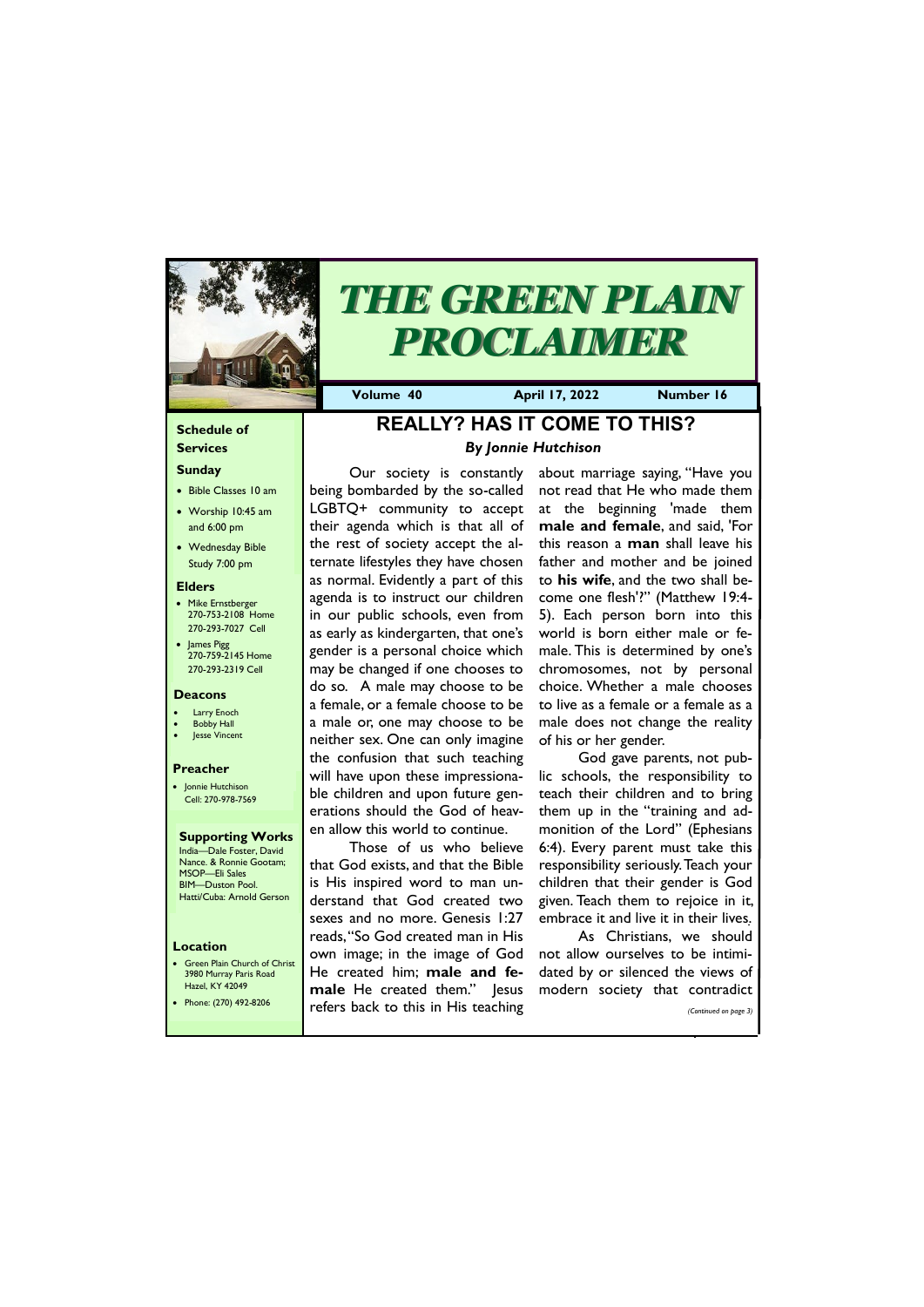# NEWS AND NOTES

*REMEMBER IN PRAYER: Green Plain members*: Peggy Jarvis, Joanne Barnes, Maxine Pool, Jim Fielder, Larry Enoch, Mary and Jim Lowrie, Margorie and Hayes Grady, Jesse and Mary Vincent, Bobby and Sue Hall and Marie Wyatt.

*Family and Friends:* Jerry Lovett, Teresa Tacker, Kenneth Mizell, Dale Pentecost, Brett Wyatt, Roger Rhoades, Nancy Rhodes, Joel White, Nat and Rita Evans, Larry and Rose Wyatt. Bonnie Byerly and Kenny Arrington. Please continue to pray for our brethren in Ukraine

**PANTRY ITEMS April 2022: 3—Paper Towels; 10—Kleenex; 17—Toilet Paper; 24— Vienna Sausages.** Please bring any additional items you wish for the "blessing box" which is located next to the breezeway on the north side of the building.

**April 2022 Birthdays:** 1-Tina Wyatt; 3-Mary Lowrie; 24-Dave Thompson; 27-Steve Enoch; 29-Sue Hall;

*ENROLL IN A FREE BIBLE CORRECSPONDENCE COURSE. Send your name and complete mailing address and phone number to Green Plain church of Christ 3980 Murray Paris RD Hazel, KY 42049 or email your request to greenplaincoc@gmail.com. You may also enroll on our website.: greenplainchurchofchrist.org***.**

**HOME BIBLE STUDY; We offer a FREE in-home Bible study entitled** *"Back to the Bible"* **or anyone who is interested in gaining more knowledge of the Bible. Simply contact us to schedule a time for your study.**

**MARK YOUR CALENDARS:** Our fall gospel meeting is scheduled for September 11-15, 2022 with Mike Kiser. The Fall Session of the School of Biblical Studies will begin on Monday, September 19th and continue for eight consecutive Monday's. The time will be from 7—9 pm. More details to follow.

## **Page 2**

# **THOSE TO SERVE April 2022**

| <b>Announcements: Bobby Hall</b>                                   |   |
|--------------------------------------------------------------------|---|
| Preside at Lord's Table AM: Larry & Chad                           |   |
| Preside at Lord's Table PM: 3-Chat; 10-Larry;<br>17-Chad. 24-Larry |   |
| <b>Opening Prayer AM</b><br>3—Mike; 10—Bobby; 17—James; 24—Jim     |   |
| <b>Closing Prayer AM</b>                                           |   |
| 3—Perry; 10—Dave; 17—Junior; 24—Roy                                | 6 |
| Song Leaders: AM Perry-; PM Mike-; WED Chad                        |   |
| <b>Count Contribution: Larry &amp; Chad</b>                        |   |
| <b>Usher: Jesse</b>                                                |   |

# *LESSONS TODAY*

**Bible Study-10 AM** *The Book of Acts* **Worship**

**10:45 am***— "The Judgment from a Christian's Perspective"*

**6 pm—** *"Jacob's Ladder Dream"*

**Wednesday Bible Class** *A Study of 1 John*

| __<br>__<br>7:00 PM |
|---------------------|
|                     |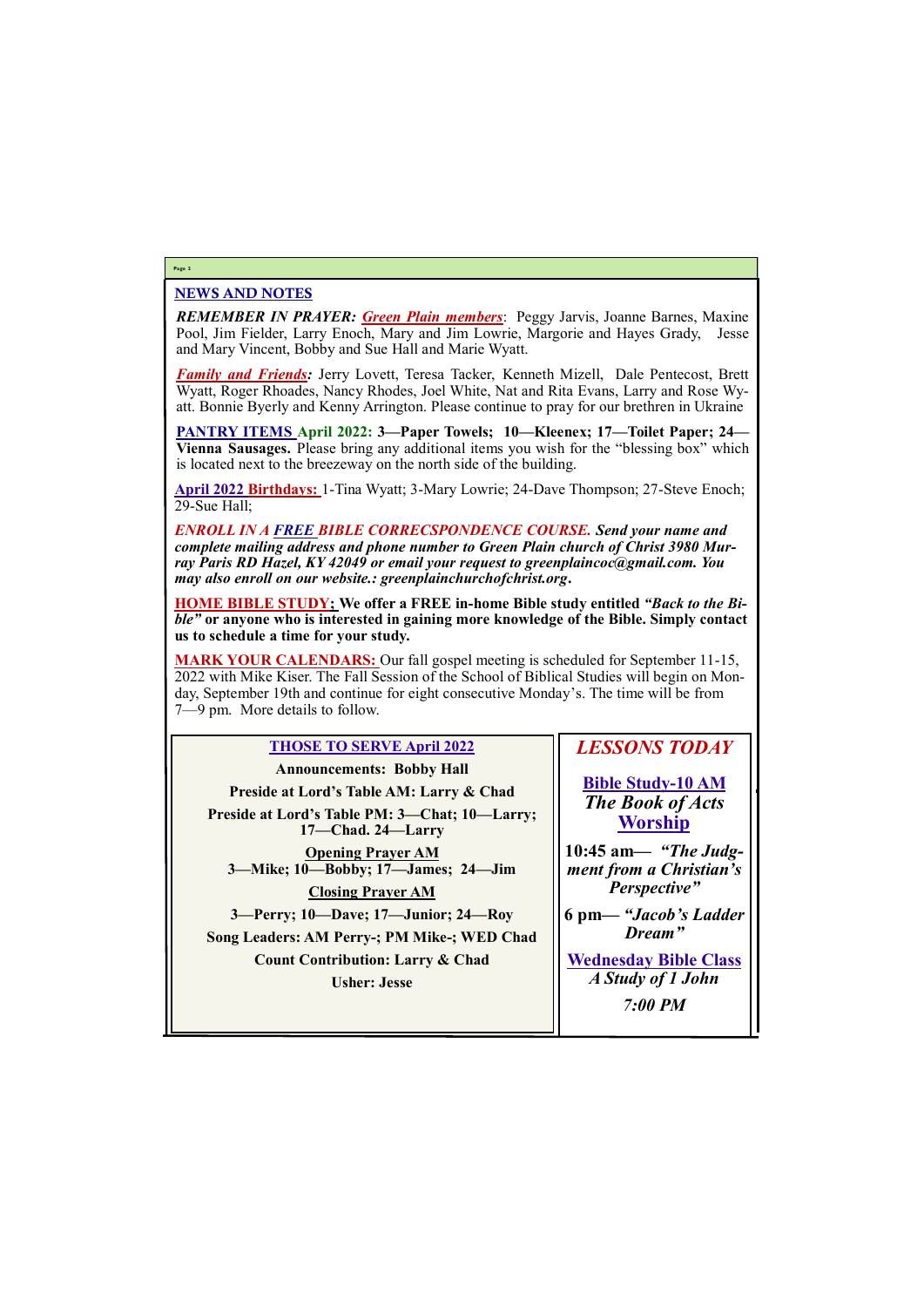**Page 3**

the Word of God. God, through the laws of nature which He set in motion, determines gender identity. As the Bible teaches, *"Indeed,* 

*let God be true but every man a liar. As it is written: "That You may be justified in Your words. And may overcome when You are judged*" (Romans 3:4).

*(Continued from page 1)*

# **DOCTRINE** *By Curtis L. E. Graves*

Does it matter what a person believes? Does it matter what a person does in religious matters? We hear from many different religious teachers that the only thing that counts is living a clean, upright life. Is this true? Can a person really be saved no matter what he believes? To answer "yes," would be to say that doctrine is not necessary!

If someone says that doctrine does not matter, then has he not set up his own doctrine? If someone says that all you have to do is live a good life, is that not a doctrine? Perhaps the reason that some want to do away with doctrine is because man has set up so many of them. However, the fact that man has tried to make his own way, his own doctrine, does not change the fact that the Bible is our authority and should be our only doctrine. *"One Lord, one faith, one baptism, One God and Father of all, who is above all, and through all, and in you all"* (Eph. 4:5-6).

To be pleasing to God it is true that I must live a good, moral life. There is no doubt of that. However, there is more that I must do. I must keep the commandments of the New Testament*. "If ye love me, keep my commandments"* (John 14:15). The rich young ruler lived a good moral life, but he was not saved because he did not obey the commandments that were given to him. Cornelius was a good moral man, but he was not saved until he was baptized as he was commanded*. "And he commanded them to be baptized in the name of the Lord. Then prayed they him to tarry certain days"* (Acts 10:48). For one to be pleasing to God, he must live a good, moral life, and also keep the commandments of God!

> —From *The Beacon* Bellview church of Christ FL January 2006

# **HUMILITY** *By Marshall Keeble*

Our Savior was born in humble surroundings, among the cattle, but He was the Savior of the world, and now the world must hear Him and obey Him, who once lay in a stable.

The Bible teaches us to humble ourselves under the mighty hand of God, and He will exalt us. I hope the day will come when

we can possess the spirit of humility that ures of sin for a season, by being humble, he every child of God must have in order to be *(Continued on page 4)*

a successful worker in the kingdom of our God. Meekness and humility are the elements we need to fertilize our hearts, so the Word of God can grow in our hearts, and bring forth fruit to the glory and honor of our Lord. Moses, who was reared in the king's palace, humbled himself. Desiring to please God, rather than to enjoy the pleas